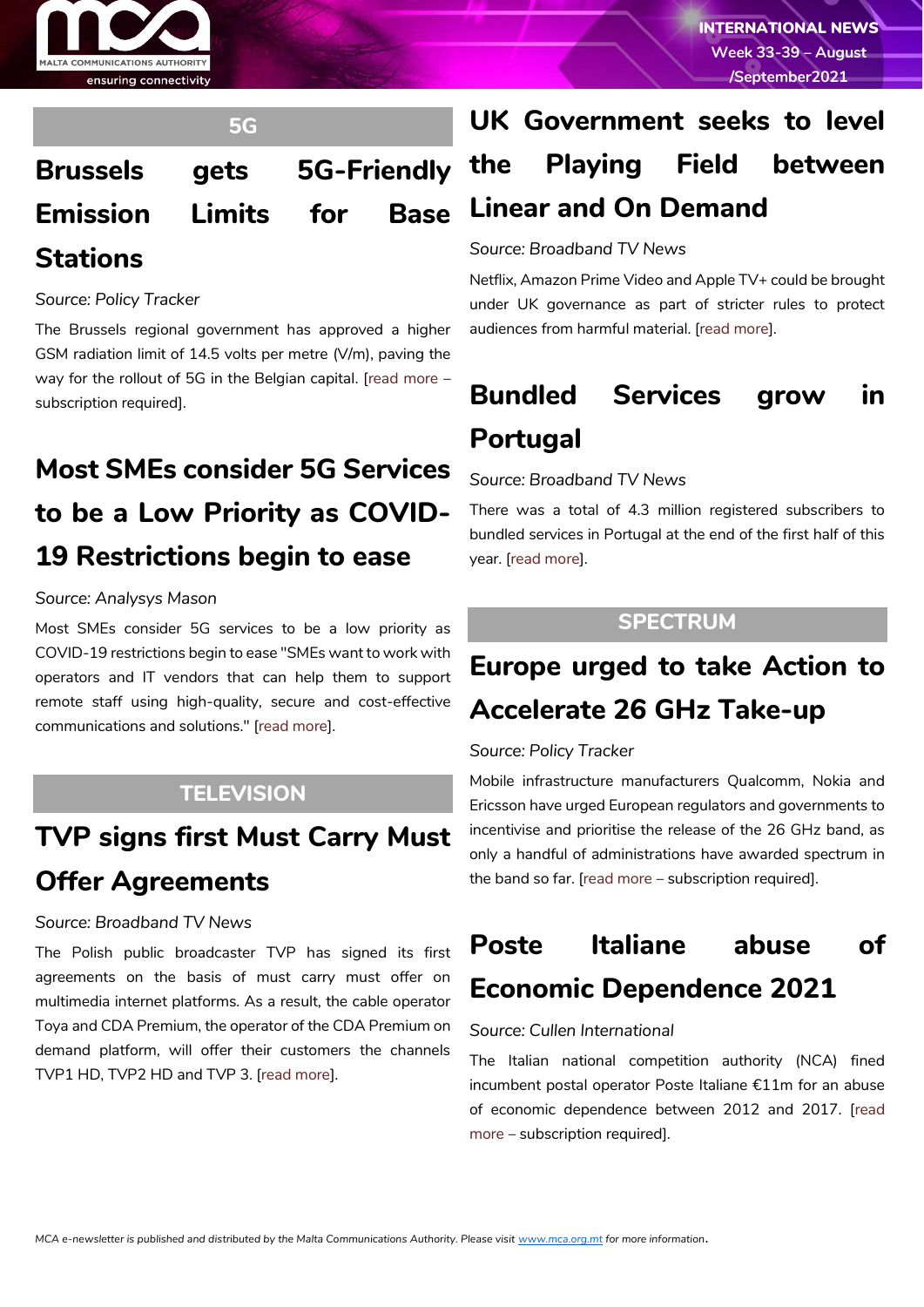

#### **BROADBAND**

## **Report: Faster Speed Tiers Twilight of 2G driving Higher Broadband**

## **Usage**

*Source: Advanced Television*

The migration to faster speed tiers is driving higher levels of broadband usage across all subscribers, according to the Q2 2021 OVBI (OpenVault Broadband Insights) report. [\[read](https://advanced-television.com/2021/08/17/report-faster-speed-tiers-driving-higher-broadband-usage/)  [more\]](https://advanced-television.com/2021/08/17/report-faster-speed-tiers-driving-higher-broadband-usage/).

## **Broadband Networks rush to meet UK's Need for Speed**

#### *Source: Ofcom*

Around one in four UK homes can now get faster, full-fibre internet, as broadband companies have extended their networks at rapid pace during the pandemic. [\[read more\]](https://www.ofcom.org.uk/about-ofcom/latest/features-and-news/broadband-networks-rush-to-meet-uks-need-for-speed).

## **FTTH expected to cover 200 million EU homes by 2026**

#### *Source: Telecoms.com*

Full fibre will reach close to 200 million premises across core European markets in the next five years, according to new figures shared by the FTTH Council Europe. [\[read more\]](https://telecoms.com/511382/ftth-expected-to-cover-200-million-eu-homes-by-2026/).

## **FTTH speeds up Portuguese Broadband**

#### *Source: Broadband TV News*

Over three-quarters (78.1%) of homes in Portugal subscribed to high-speed fixed internet access as of the first half of this year. [\[read more\]](https://www.broadbandtvnews.com/2021/09/15/ftth-speeds-up-portuguese-broadband/).

#### **TECHNOLOGY**

# **UAE latest Country to signal the**

#### *Source: Total Telecom*

The United Arab Emirates (UAE) operators said that their 2G networks will be shut down in phases, with total discontinuation of service expected at the end of 2022. [\[read](https://www.totaltele.com/510716/UAE-latest-country-to-signal-the-twilight-of-2G)  [more\]](https://www.totaltele.com/510716/UAE-latest-country-to-signal-the-twilight-of-2G).

#### **DMA**

**EU Digital Markets Act: France, Germany and the Netherlands propose Tailored Obligations and Role for National Competition Authorities in Enforcement**

#### *Source: Cullen International*

The Dutch, French and German governments published a paper proposing some amendments to the draft Digital Markets Act (DMA). [\[read more](https://www.cullen-international.com/client/site/documents/FLECEP20210101) – subscription required].

#### **CYBERSECURITY**

## **Internet of Things is missing Horizontal Cybersecurity Standards**

#### *Source: Euractiv*

A report released by trade association DigitalEurope on Wednesday (8 September) underlined the lack of baseline cybersecurity requirements, saying the existing rules were insufficient and calling for horizontal regulation as the EU is working on updating its cybersecurity legislation. [\[read more\]](https://www.euractiv.com/section/cybersecurity/news/internet-of-things-is-missing-horizontal-cybersecurity-standards/).